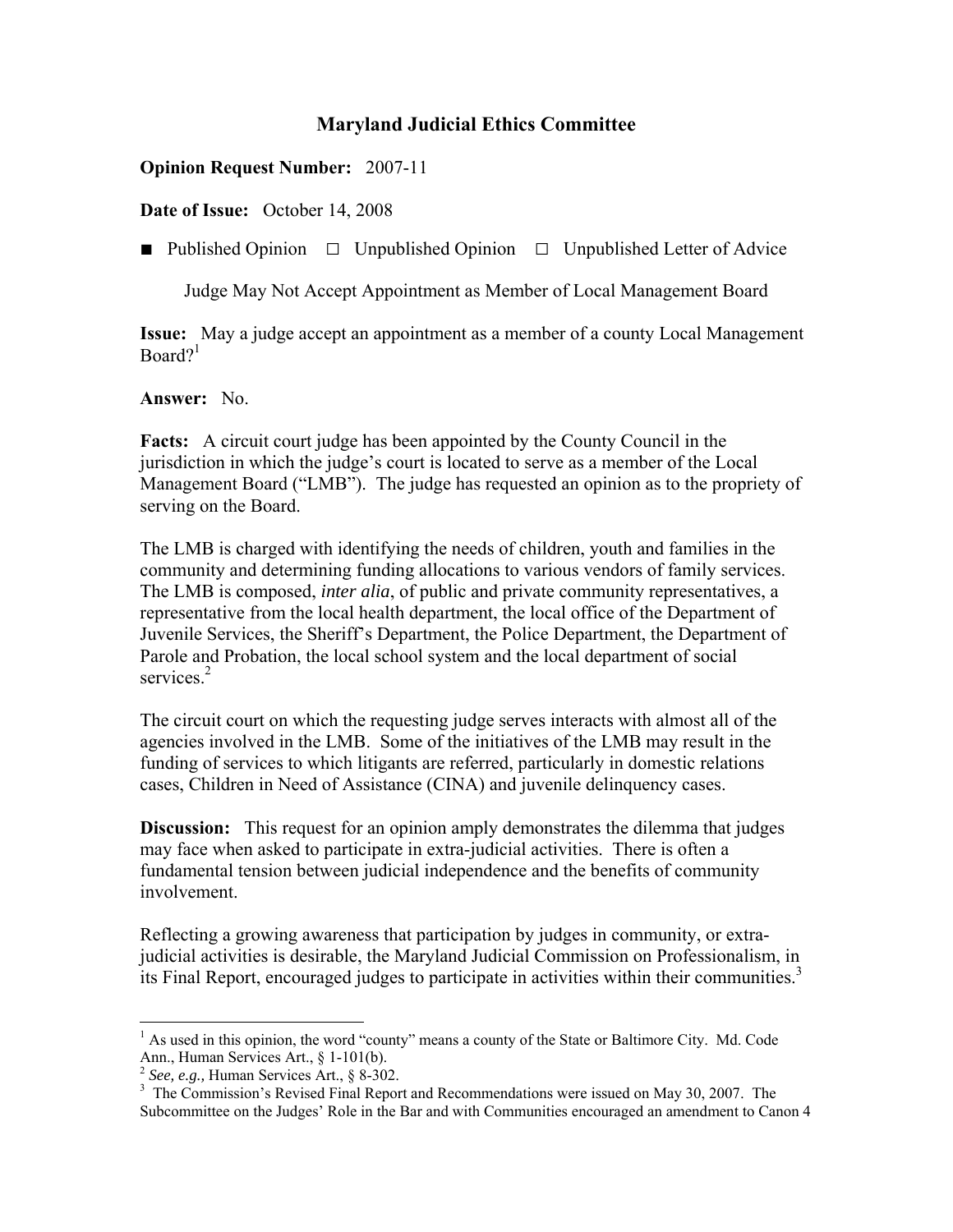# **Maryland Judicial Ethics Committee Opinion Request Number:** 2007-11

**Date of Issue:** October 14, 2008

■ Published Opinion □ Unpublished Opinion □ Unpublished Letter of Advice Page 2 of 9

Along similar lines, the Comment to Canon 4A of the Maryland Code of Judicial Conduct (Rule 16-813) states that "[c]omplete separation of a judge from extra-judicial activities is neither possible nor desirable. A judge should not become isolated from the judge's community."

Canon 4C enumerates several instances in which judges, generally, may engage in charitable, civic and governmental activities. These instances, however, are often expressed in terms of the limitations on those activities.<sup>4</sup>

Canon 4B provides that judges may participate in extra-judicial activities such as lecturing, speaking, teaching and writing, and, as explained in the Comment, encourages participation in those activities that promote the administration of justice and the improvement of the law:

> A judge is in a unique position to contribute to the administration of justice, the legal system, and improvement of the law, including the revision of substantive and procedural law and improvement of criminal and juvenile justice. As time may permit, a judge is encouraged to do so, either independently or through a bar association, judicial conference or other organization dedicated to the improvement of the law.

The challenge for judges, then, is to determine the circumstances in which participation in extra-judicial activities is permissible, and those in which it is not. Such determinations require due consideration of the nature and purpose of the activity, and factors such as whether it involves the administration of justice, the legal system or the improvement of the law, and whether it casts doubt on the judge's capacity to act impartially or raises separation of powers issues, as will be discussed *infra*. 5 Canons 1 and 4A.

of the Maryland Code of Judicial Conduct (Rule 16-813), or its Comment, to state explicitly that "judges are encouraged to engage in greater interaction with the bench, bar and legal communities." 4

<sup>&</sup>lt;sup>4</sup> Thus, judges may accept appointment to a governmental advisory commission, committee or position. Canon 4C(2). They may represent the country, a state or a locality on ceremonial occasions or in connection with cultural, educational, or historical activities. Canon  $4C(3)$ . With exceptions, they may be directors, members, non legal advisers, officers or trustees of a charitable, civic, educational, fraternal or sororal, law related or religious organization. Canon  $4C(4)(a)$ . They may assist an organization in planning fund-raising. Canon  $4C(4)(d)(iv)(A)$ . They may appear at public hearings and consult with executive or legislative bodies in matters concerning the administration of justice, the legal system or improvement of the law. Canon 4C(1).

 $<sup>5</sup>$  The Center for Judicial Ethics of the American Judicature Society has observed:</sup>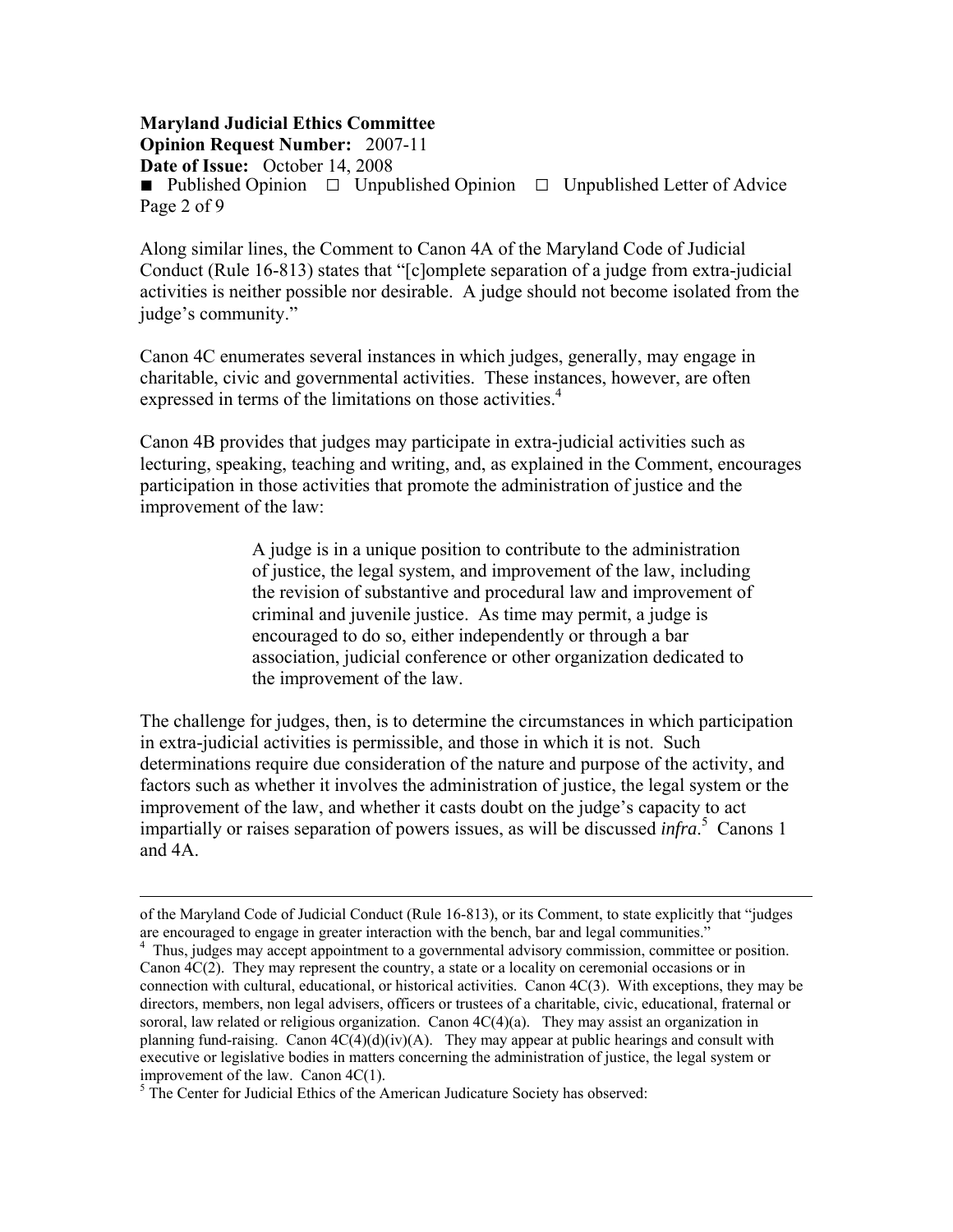**Opinion Request Number:** 2007-11

**Date of Issue:** October 14, 2008

■ Published Opinion □ Unpublished Opinion □ Unpublished Letter of Advice Page 3 of 9

#### **The Purposes and Functions of LMBs**

To effectuate its stated policy to promote a positive, safe and healthy environment for children and families,<sup>6</sup> the Maryland General Assembly has directed that each county shall establish and maintain a Local Management Board.<sup>7</sup> The purposes of LMBs are generally defined in terms of ensuring that effective programs are in place, in each county, to serve the needs of children, youth and families.

Some of the purposes of LMBs are directly related to areas of the administration of justice. For example, the purpose of programs for at-risk youth is to protect or divert youth from entering the juvenile justice system.<sup>8</sup> Other purposes may be indirectly related.

The specific functions in which LMBs engage to achieve their stated goals, however, raise significant concerns. Many of the duties of an LMB are in the nature of functions that are exercised by the Executive Branch of government.<sup>9</sup> For example, it is the duty of an LMB to *implement* a "delivery system" and "terms, conditions, and performance measures[,]" as set forth in § 8-505(d) of the Human Services Article of the Maryland Code.<sup>10</sup> In addition, the duties of LMBs relating to at-risk youth prevention and diversion

> Sometimes a statute that establishes a governmental commission will specify that a judge should be one of the members. Legislation, however, does not override the specific rules and general principles in the code of judicial conduct to render legitimate service that is otherwise impermissible under those standards. …Automatic deference to the legislature is not consistent with the principles of judicial independence that underlie the code. Although a legislature would not intentionally attempt to compromise judicial independence by requiring judicial participation in a government commission, the legislature may have mandated judicial participation without due consideration or understanding of the possible ramifications for judicial impartiality and independence.

Cynthia Gray, *Ethics and Judges' Evolving Roles off the Bench: Serving on Governmental Commissions*, 17-18 (2002).

<sup>6</sup> Human Services Art., § 8-102.<br> $\frac{7}{1}$  *Id.* at § 8-301(a).

<sup>8</sup> See, e.g., Human Services Art., § 8-601, which defines an "[a]t-risk youth prevention and diversion program[.]"

9 In its 2007 *Legislative Drafting Manual*, the Department of Legislative Services quoted a May 26, 1979 letter from the Attorney General to Governor Harry Hughes, in which he stated, "it is clear that the essential attribute of [executive] power is the power *to carry out, implement and administer laws*. It is this essential core power which the separation of powers doctrine protects from usurpation of another branch." *Id.* at 27. (Emphasis added).<br><sup>10</sup> The July 2006 State of Maryland *Policies and Procedures Manual for Local Management Boards*,

provides, in pertinent part: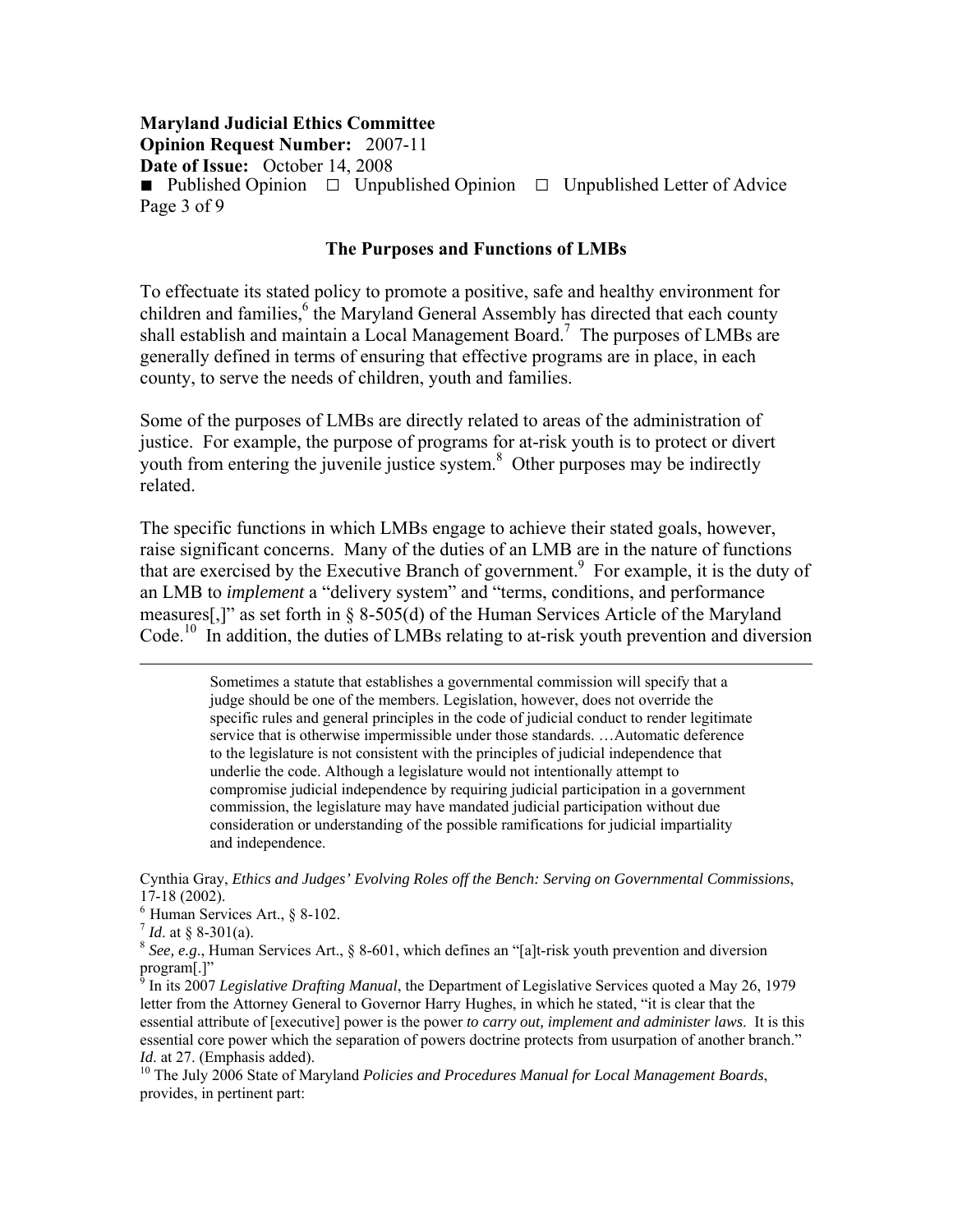## **Maryland Judicial Ethics Committee Opinion Request Number:** 2007-11 **Date of Issue:** October 14, 2008 ■ Published Opinion □ Unpublished Opinion □ Unpublished Letter of Advice Page 4 of 9

programs include the awarding of funds to local agencies and organizations, monitoring and evaluating program performance, providing technical assistance, and measuring program outcomes, among others. Md. Code Ann., Human Services Art., § 8-603(b). Even the more general description of duties set forth in § 8-303 of the Human Services Article suggests functions that may be executive in nature.<sup>11</sup>

The *Local Management Board Profiles*, issued in January 2005, by the Governor's Office for Children, Youth and Families explains how that Office views the duties of LMBs.<sup>12</sup> Among those duties is the development, funding and evaluation of services to achieve measurable improvement in child well-being. The report profiles county LMBs and their accomplishments. Thus, for example, in Baltimore County, the LMB expanded the funding base for local services to children and families and *competitively* secured \$9.5 million in new funding.<sup>13</sup> It also had "administrative, fiscal monitoring and evaluation oversight" for a number of initiatives.<sup>14</sup> The Carroll County LMB joined with another local agency to secure a contract for a management information system.<sup>15</sup> It also entered into a contract with the University of Maryland to develop a needs assessment.<sup>16</sup> In

 LMBs are the core entity in each jurisdiction to stimulate action by State and local government, public and private providers, business and industry, and community residents to build an effective system of services, supports, and opportunities that improve outcomes for children, youth, and families. The LMB *plans, coordinates, implements, and manages a local interagency service delivery system for children, youth and families*.

*Id.* at 8. (Emphasis added). <sup>11</sup> Section 8-303 of the Human Services Article provides:

A local management board shall:

(1) strengthen the decision-making capacity at the local level;

 (2) design and implement strategies that achieve clearly defined results for children, youth, and families as articulated in a local 5-year strategic plan for children, youth, and families;

 (3) maintain standards of accountability for locally agreed upon results for children, youth, and families;

 (4) influence the allocation of resources across systems as necessary to accomplish the desired results;

 (5) build local partnerships to coordinate children, youth, and family services within the county to eliminate fragmentation and duplication of services; and

 (6) create an effective system of services, supports, and opportunities that improve outcomes for all children, youth, and families.

<sup>12</sup> *Local Management Board Profiles*, 3<sup>rd</sup> Ed., Fiscal Year 2004.<br><sup>13</sup> *Id.* at 15.<br><sup>14</sup> *Id.* 15 *Id.* at 20.<br><sup>16</sup> *Id*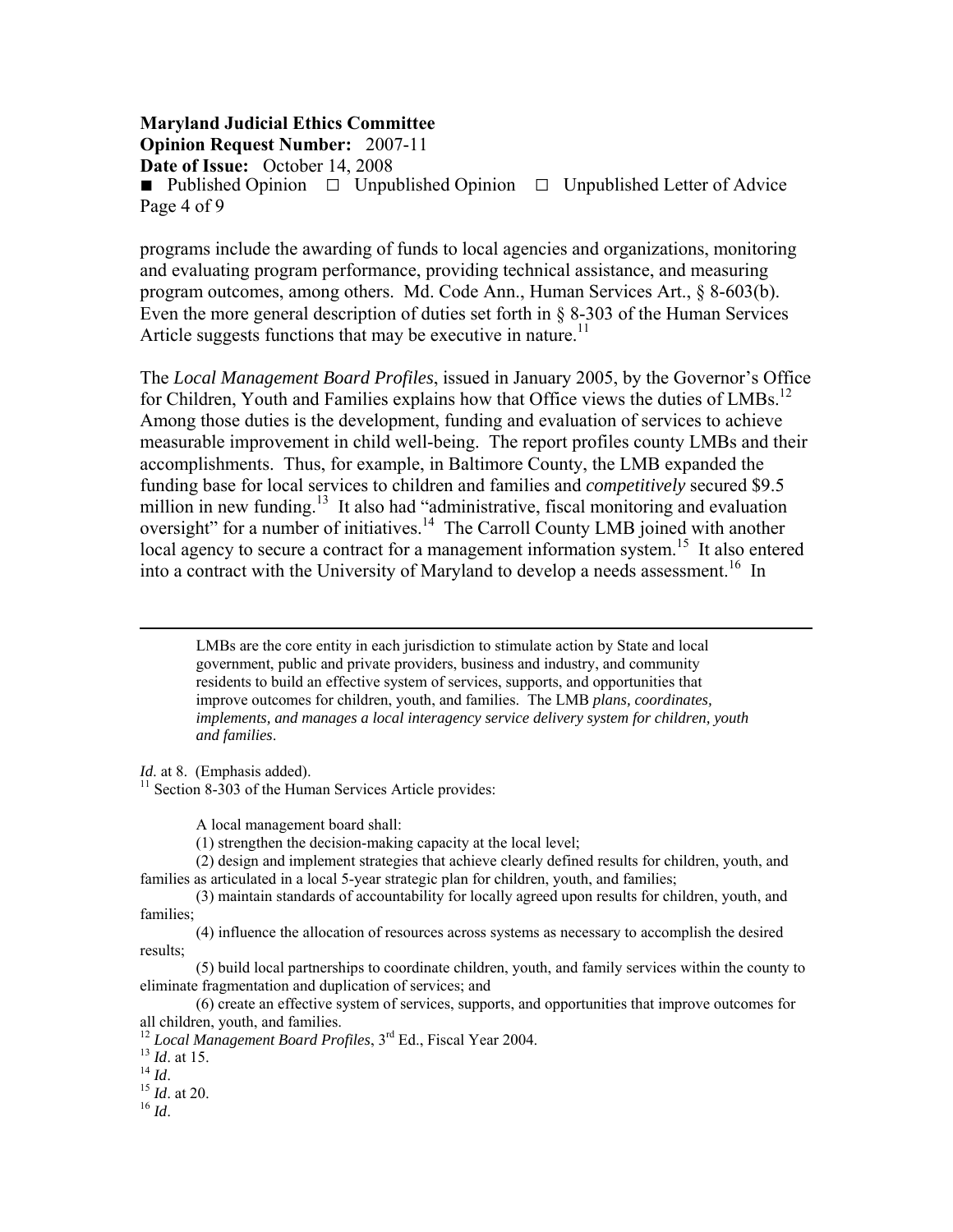**Opinion Request Number:** 2007-11 **Date of Issue:** October 14, 2008

■ Published Opinion □ Unpublished Opinion □ Unpublished Letter of Advice Page 5 of 9

Charles County, the LMB provided technical assistance to community providers and vendors $17$ 

## **Separation of Powers**

As a threshold matter, the suggestion that a judge is engaged in a position that exercises an executive function invokes consideration of the fundamental precept that governs the conduct of judges. This precept is articulated in Canon 1 of the Code of Judicial Conduct:

> An independent and honorable judiciary is indispensable to justice in our society. A judge shall observe high standards of conduct so that the integrity and independence of the judiciary will be preserved. The provisions to this Code are to be construed and applied to further that objective.

The powers of each of the three branches of government are independent of the other two, as expressed in Article 8 of the Maryland Declaration of Rights:

> That the Legislative, Executive and Judicial powers of Government ought to be forever separate and distinct from each other; and no person exercising the functions of one of said Departments shall assume or discharge the duties of any other.

Article 33 of the Maryland Declaration of Rights, in turn, specifically addresses the issue of judicial authority. It provides, in pertinent part:

> [T]he independency and uprightness of Judges are essential to the impartial administration of Justice, and a great security to the rights and liberties of the People[.]

Along these lines, the Court of Appeals has opined:

[T]he policy and intent of that law is that the courts and judges provided for in our system shall not only not be required, *but shall not be permitted, to exercise any power or to perform any trust or to assume any duty not pertaining to or connected with the administering of the judicial function*; and that the exercise of any power or trust or the assumption of any public duty other than such

<sup>17</sup> *Id*. at 25.

 $\overline{a}$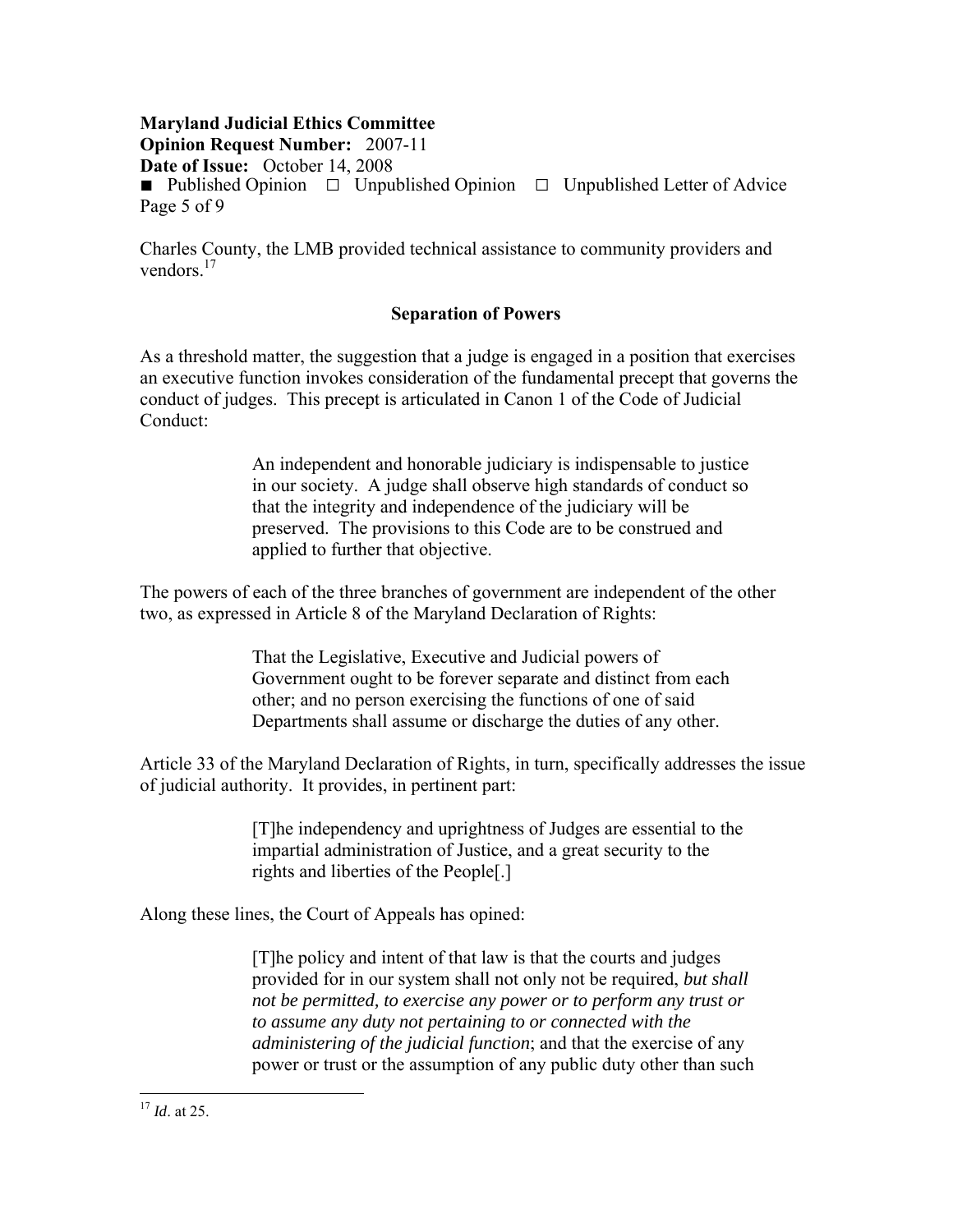**Opinion Request Number:** 2007-11

**Date of Issue:** October 14, 2008

**■** Published Opinion □Unpublished Opinion □Unpublished Letter of Advice Page 6 of 9

> as pertain to the exercise of the judicial function is not only without constitutional warrant, *but against the constitutional mandate in respect to the powers they are to exercise and the character of the duties they are to discharge*.

*Board of Supervisors v. Todd*, 97 Md. 263-64 (1903) (Emphasis added).

In *Board of Supervisors*, the Court considered the validity of a public local law that required the Circuit Court for Wicomico County, upon petition of eligible voters, to order an election on the question of granting liquor licenses. Declaring the law to be void, as in violation of Article 8, the Court held that counting names in a petition, ascertaining the eligibility of petitioners, and ordering an election was not a judicial function. *Id*. at 265.

The Court of Appeals has also held to be void statutes requiring judges to certify the validity of requests for payments for services by constables, coroners, sheriffs and surveyors, among others; *Robey v. Commissioners of Prince George's County*, 92 Md. 150 (1900); to appoint members of a board of visitors who would exercise control and supervision of the county jail; *Beasly v. Ridout*, 94 Md. 641 (1902); to issue certain horse racing licenses after certifying the validity of the signatures of applicants; *Close v. Southern Md. Agric. Ass'n*, 134 Md. 629 (1919).

In each of the cases cited *supra*, the Court described the offending functions in the negative. That is, they were not "judicial functions" or were "non-judicial duties." Although the functions that were the subject of each case were not given labels such as "executive function" or "legislative function," their assignment was held to be unconstitutional because they were functions of one of the other branches of government. Indeed, in *Board of Supervisors*, the Court noted:

> [T]o test the constitutionality of the law here in question … we have only to inquire whether the duty so assigned to the court is a judicial duty. It is quite unnecessary to undertake to define here the essential qualities of a judicial act, or to prescribe the precise limits to be observed by the legislative branch of the government in assigning duties to the judiciary. Such attempt could, in its results, only be misleading and confusing. It would not be practicable to lay down a rule for all cases, and it would be inappropriate that the courts should undertake to do this. It is only necessary in this case to say that counting the names upon a petition, ascertaining whether the names appended thereto are those of voters at the last election for Governor, and ordering an election is not a judicial function is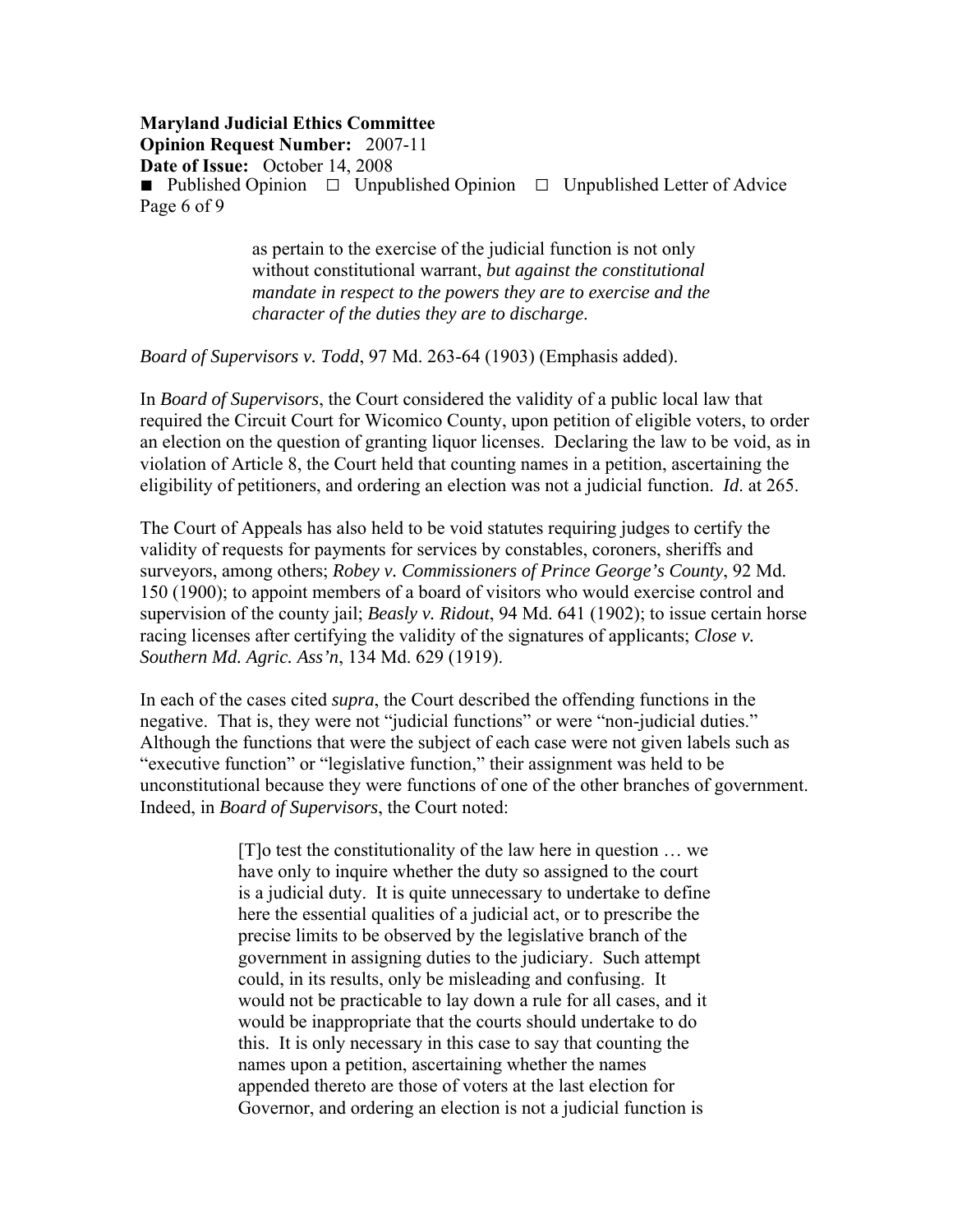**Opinion Request Number:** 2007-11 **Date of Issue:** October 14, 2008 **■** Published Opinion □Unpublished Opinion □Unpublished Letter of Advice Page 7 of 9

> a proposition that would seem to be too plain to need argument to enforce it.

*Id*. at 264.

Recognizing the creation of State administrative agencies to meet the increased demands on government, the Court of Appeals acknowledged that there might be some overlap among the branches of government. The Court thus stated:

> [T]he separation of powers concept may constitutionally encompass a sensible degree of elasticity and should not be applied with doctrinaire rigor. However, this constitutional 'elasticity' cannot be stretched to a point where, in effect, there no longer exists a separation of governmental power, as the Maryland Constitution does not permit a merger of the three branches of our State government, nor does it 'make any one of the three departments subordinate to the other, when exercising the trust committed to it.'

*Department of Natural Resources v. Linchester*, 274 Md. 211, 220 (1975) (quoting *Painter v. Mattfeldt*, 119 Md. 466, 472 (1913)).

# **Judicial Ethics Committee Opinions**

The Committee has previously considered requests as to the appropriateness *vel non* of service on various boards. In [Opinion Request No. 2004-24], issued on December 3, 2004, it approved membership on a local drug and alcohol abuse council, noting that the Council's functions were advisory only and not executive in nature. The Committee thus stated:

> An examination of the statute creating local drug and alcohol abuse councils demonstrates that the councils perform only advisory functions. The primary responsibility of a council is to develop a plan to meet the substance abuse service needs of the jurisdiction. This plan is essentially advisory, as it is not binding on any other governmental or private entity. The plan merely serves as a guide to other entities and funding sources as to those needs and the appropriate strategies to meet them.

In Opinion Request No. 2006-14 (unpublished), the Committee approved membership on the Disproportionate Minority Contracts Subcommittee of the Juvenile Council of the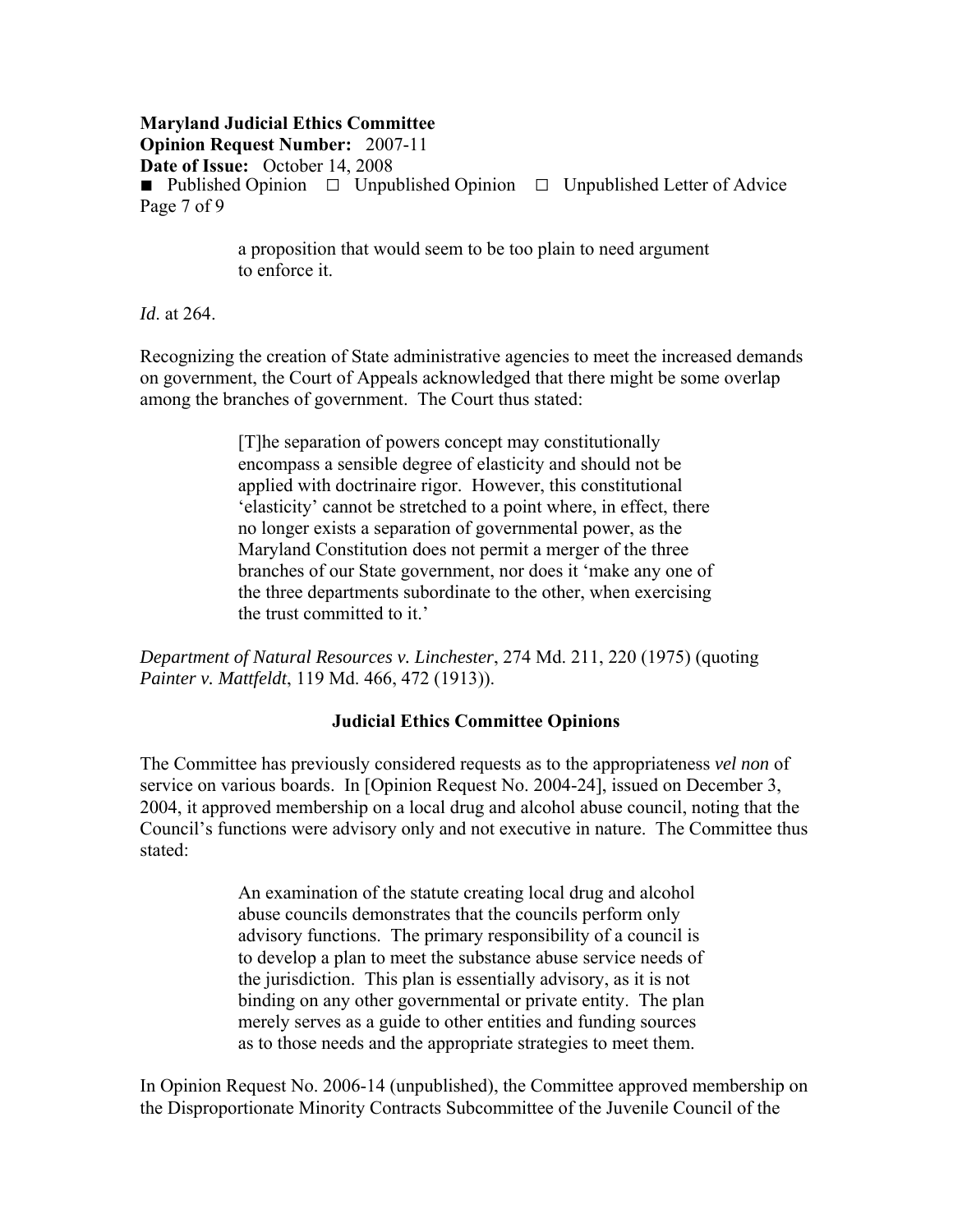## **Maryland Judicial Ethics Committee Opinion Request Number:** 2007-11 **Date of Issue:** October 14, 2008 ■ Published Opinion □ Unpublished Opinion □ Unpublished Letter of Advice Page 8 of 9

Governor's Office of Crime, Control and Prevention. That subcommittee's function, however, also was found to be advisory in nature and not executive.<sup>18</sup>

#### **Conclusion**

While there indeed may be some "elasticity" in the separation of powers among the branches of government, some functions are clearly *non-judicial* and may not be performed by judges. The duties of LMBs to direct funds and to implement and evaluate programs are functions that are executive in nature. Moreover, LMBs apply for and disburse money from the Children's Cabinet Interagency Fund, which are also executive functions.

Canon 1 of the Code of Judicial Conduct and Articles 8 and 33 of the Declaration of Rights clearly establish that the Judiciary must be independent and separate from the other branches of government. Judges should not participate in extra-judicial activities in which they are required to perform executive or legislative functions.

In addition, the fact that some of the initiatives of the LMB, in the requesting judge's jurisdiction, result in the funding of services to which litigants are referred, could place the judge's impartiality at issue, if he or she was to serve on the LMB. Canon 4A(1). Accordingly, for the foregoing reasons, it is the opinion of the Committee that the requesting judge should not accept the appointment to the LMB.

(Emphasis added).

 $\overline{a}$ 

<sup>&</sup>lt;sup>18</sup> The Attorney General, in unpublished Opinion No. 79-054 (September 13, 1979), considered whether a Court of Special Appeals judge could accept an appointment to an Advisory Council on Mental Hygiene. The Attorney General opined, *inter alia*:

A position on the Council is *purely advisory and does not*, we believe, *amount to the exercise, assumption, or discharge of the functions or duties of a branch of government*. Providing advisory input from a cross section of the community into the State's mental hygiene program hardly appears to be the type of activity sought to be proscribed by Article 8.

With respect to this issue, the Department of Legislative Services has stated, "the common practice of creating an advisory commission composed of Legislative, Judicial, and Executive Branch appointees *does not pose a constitutional problem if the commission is merely advisory and does not exercise an essential power of one branch of government*." 2007 *Legislative Drafting Manual*, at 28. (Emphasis added).